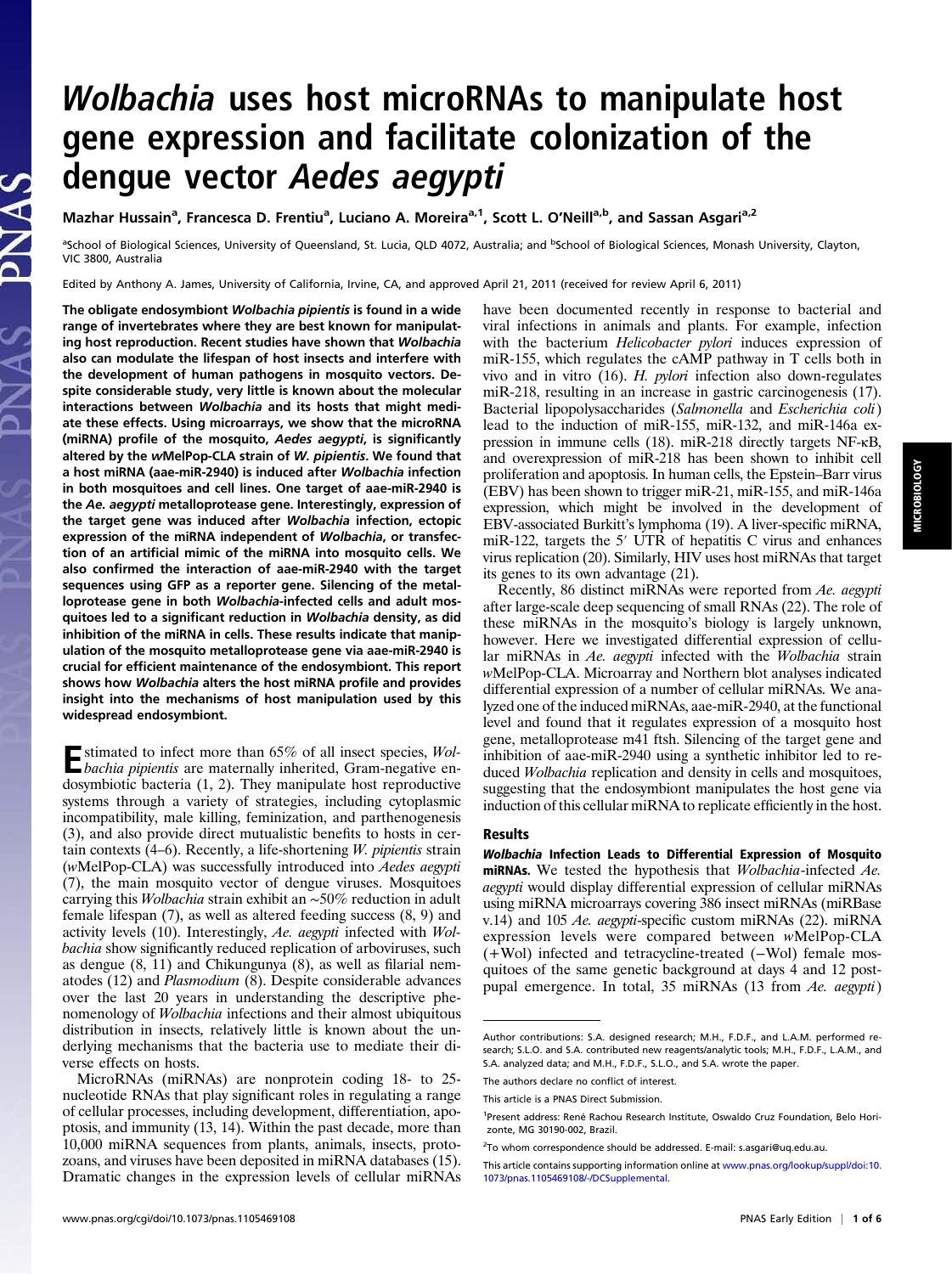showed a significant change in expression level ( $P < 0.01$ ; t test) in +Wol mosquitoes compared with −Wol mosquitoes (Fig. 1), some being homologs represented from different species (e.g., miR-989). Northern blot analyses were used to validate the microarray results specifically for Ae. aegypti custom miRNAs (Fig. 2). The 13 Ae. aegypti miRNAs that showed significant differential expression in the microarray analysis were analyzed by Northern hybridization to confirm their expression status. Two of the Ae. aegypti miRNAs that did not show significant differential expression ( $P > 0.05$ ; aae-miR-2943-1 and -275, not included in Fig. 1) were also analyzed by Northern hybridization to confirm their expression status. Let-7 was also included in the Northern blot analysis because it is a conserved miRNA. In addition, three Ae. aegypti miRNAs (aae-miR-2940, -309a-2, and -970) appeared on miRBase after the microarray analysis was carried out and were included in the hybridization analyses. Densitometry graphs comparing the intensity of Northern blot signals in +Wol and  $-Wol$  samples are shown in [Fig. S1](http://www.pnas.org/lookup/suppl/doi:10.1073/pnas.1105469108/-/DCSupplemental/pnas.201105469SI.pdf?targetid=nameddest=SF1). Northern blot analyses were replicated only once for all miRNAs except aae-miR-2940, which was replicated at least five times as it was chosen for further analysis; therefore, the statistics presented in [Fig. S1](http://www.pnas.org/lookup/suppl/doi:10.1073/pnas.1105469108/-/DCSupplemental/pnas.201105469SI.pdf?targetid=nameddest=SF1) are based on differences in the densitometry readings, not on differences between biological replicates. Two miRNAs, aae-miR-2940 and aae-miR-309a-2, showed exclusive induction in +Wol mosquitoes, whereas aae-miR-2943-1 and aae-miR-970 at 4 d and 12 d after emergence and aae-miR-308\* and aae-miR-2941–2 at 4 d after emergence were up-regulated in +Wol mosquitoes relative to −Wol mosquitoes (Fig. 2). Aae-miR-989, aae-miR-210, and aae-miR-988 expression was down-regulated in +Wol mosquitoes compared with −Wol mosquitoes at 12 d postemergence. Expression levels of the remaining miRNAs remained the same. Aae-miR-970 expression was down-regulated in both +Wol and −Wol mosquitoes at 12 d postemergence,



Fig. 1. Wolbachia infection alters adult mosquito cellular miRNA expression profile, as determined using microarrays. Expression profiles of miRNAs that were significantly up or down-regulated in 4-d-old (A) and 12-d-old (B) Wolbachia-infected female Ae. aegypti (+Wol) compared with uninfected (−Wol) female mosquitoes are shown. MFI, mean fluorescent intensity. The corresponding miRNA microarray color map shows expression levels of insect miRNAs in −Wol and +Wol samples. Each miRNA was replicated seven times on each chip. Red and green indicate up-regulation and down-regulation of expression, respectively.



Fig. 2. Validation of expression profile of miRNAs differentially expressed in mosquitoes. Aae-miRs that were significantly up-regulated or downregulated in Wolbachia-infected (+Wol) and uninfected (−Wol) 4-d-old and 12 d-old females were analyzed by Northern hybridization with probes specific to each miRNA. The same blot was used multiple times after removal of probes. U6 was used as a control to demonstrate equal loading of samples.

suggesting that its expression might be age-related (Fig. 2). AaemiR-286a-1 did not produce a signal on Northern hybridization even after several attempts, perhaps due to a low expression level not detectable by this technique. Putative targets of miRNAs analyzed by Northern hybridization were identified by bioinformatic analysis ([Table S1\)](http://www.pnas.org/lookup/suppl/doi:10.1073/pnas.1105469108/-/DCSupplemental/st01.doc).

Aae-miR-2940 Regulates Expression of a Mosquito Metalloprotease Gene. Induction of aae-miR-2940 only in Wolbachia-infected mosquitoes led us to investigate its possible function in the hostbacterium interaction. Using BLAST searches of the Ae. aegypti genome, we identified the candidate target gene, metalloprotease m41 ftsh (GenBank ID: XM\_001660643), and subsequently confirmed it with the RNAHybrid and RNA22 software. Target sequences with complete complementarity to the aae-miR-2940 seed region were predicted in the 3′ UTR of the metalloprotease gene at nucleotides 2123–2145 (Fig. 3A). Using Northern blots with specific probes binding to the target gene, we found that transcript levels of the metalloprotease were induced in +Wol mosquitoes compared with −Wol mosquitoes (Fig. 3B). The difference was consistent with the up-regulation of aae-miR-2940 in +Wol mosquitoes compared with −Wol mosquitoes (Fig. 2), suggesting that by binding to the 3′ UTR of the target gene, the miRNA could enhance mRNA transcript levels and/or the stability of the metalloprotease mRNA.

We performed two additional independent experiments to confirm the specific interaction of aae-miR-2940 with the metalloprotease m41 ftsh target sequences and resulting transcript upregulation. In the first experiment, we initially confirmed the expression of aae-miR-2940 in an Ae. albopictus cell line previously infected with the wMelPop-CLA strain (C6/36.wMelPop-CLA; ref. 23) and confirmed its reduction in Wolbachia-uninfected C6/36 cells (Fig. 4A). Compared with whole −Wol mosquitoes, in which aae-miR-2940 was not present in detectable levels on Northern hybridization (Fig. 2), a low level of the miRNA was detected in C6/36 cells in the absence of Wolbachia (Fig. 4A). This could be related to the fact that cell lines are usually clones of a single type of cell from an organism; C6/36 cells are derived from the salivary glands. Differential expression of miRNAs in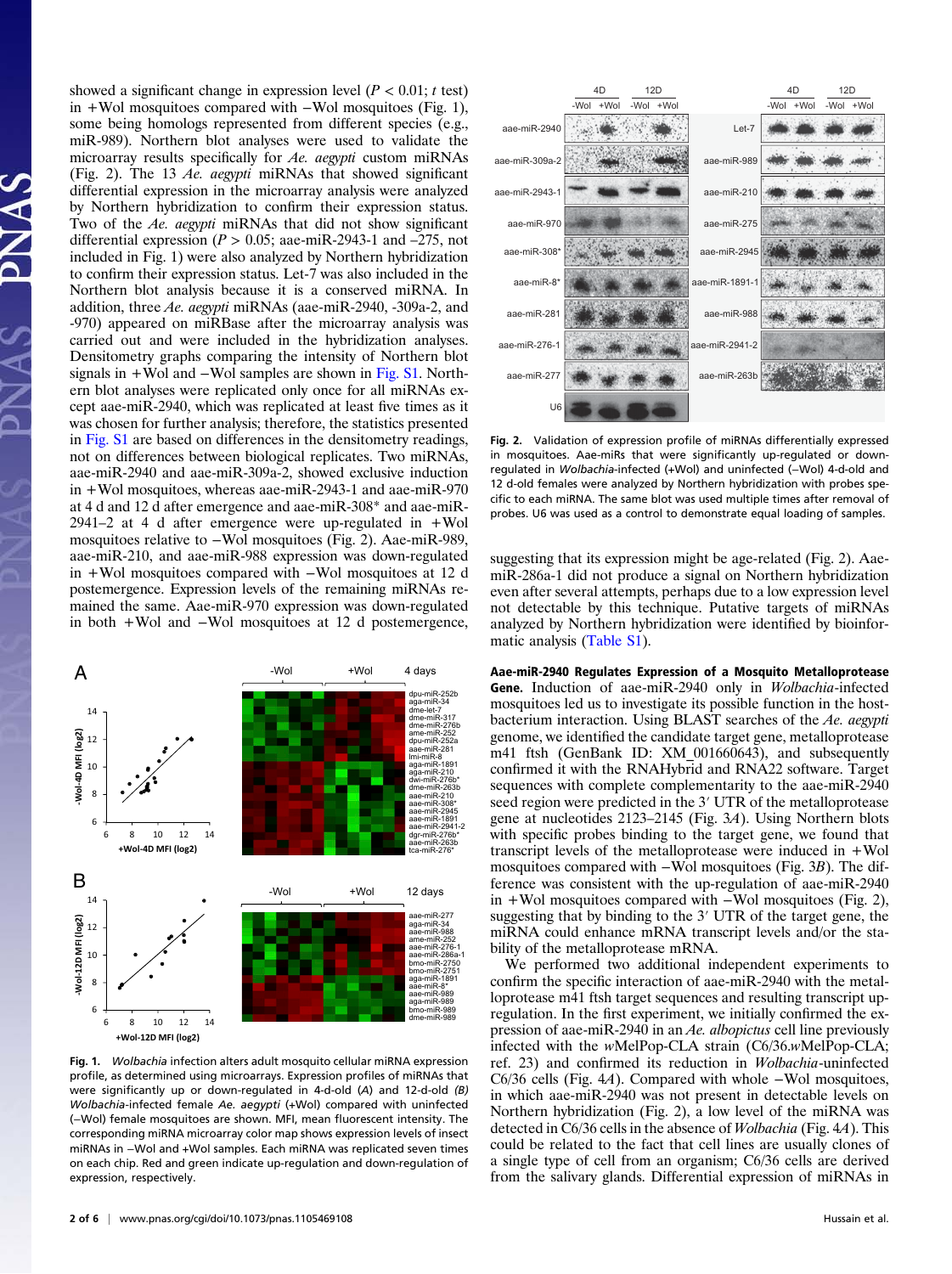

Fig. 3. Aae-miR-2940 target prediction and expression levels of the corresponding target. (A) The Ae. aegypti metalloprotease gene was predicted to be the best target with complete seed region (underlined) complementarities. The target sequence was identified in the 3′UTR of the metalloprotease gene. (B) Northern blot analysis of total RNA extracted from Wolbachia-infected (+Wol) and uninfected (-Wol) female Ae. aegypti at 4 d and 12 d after emergence. The blot was hybridized with a probe specific to the metalloprotease (metallo) gene. rRNA is shown to indicate equal loading of samples.

various tissues within an insect is well established (24). As a result, when whole mosquitoes are analyzed, a mixture of tissues is analyzed that might not contain detectable quantities of transcripts. However, up-regulation of the target gene was distinctly greater in C6/36.wMelPop-CLA cells than in control C6/36 cells (Fig. 4A). We cloned both target and mutated target sequences (in nucleotides complementary to the aae-miR-2940 seed region) from the 3′ UTR of the metalloprotease gene, along with their flanking nucleotides, downstream of the GFP gene in the pIZ expression vector (Fig.  $4B$ ), resulting in the constructs pIZ/GFPtarget and pIZ/GFP-Δ1target, respectively. In another control construct, pIZ/GFP-Δ2target, the complementary sequences to the aae-miR-2940 seed region were deleted from the target sequences (Fig. 4*B*). The constructs were transfected into C6/36. wMelPop-CLA cells. After 48 h, significantly higher GFP transcript levels were detected in cells transfected with pIZ/GFPtarget compared with those transfected with pIZ/GFP-Δ1target or pIZ/GFP- $\Delta$ 2target (P < 0.0001, ANOVA) (Fig. 4B).

In a second, independent experiment, we transfected Ae. aegypti Aag2 cells with a specific synthetic inhibitor of aae-miR-2940; the sequence is provided in Materials and Methods. Control cells were transfected with an inhibitor of random miRNA sequence. After 48 h, we observed lower transcript levels of the mosquito metalloprotease gene in cells transfected with the miRNA inhibitor compared with cells transfected with the control inhibitor (Fig. 4C). These results confirm that aae-miR-2940 specifically targets the metalloprotease gene and induces its expression.

RNAi-Mediated Silencing of Metalloprotease Reduces Wolbachia **Density.** We tested whether the metalloprotease gene is critical to Wolbachia's persistence in insect cells using in vitro synthesized dsRNA specific to the gene's coding region in an RNAi experiment. Equal numbers of Wolbachia-infected Aag2 (Aag2. wMelPop-CLA) cells were transfected with dsRNA of metalloprotease and with dsRNA of GFP and mock infection as controls. RT-qPCR confirmed silencing of metalloprotease (Fig. 5A). Using live/dead cells staining with Trypan blue, we confirmed that the metalloprotease knockdown had no substantial effect on cell viability, with ∼1% of cells dead across all treatments at the time of sampling. qPCR using the Wolbachiaspecific wsp gene showed a significant reduction in density of the bacteria in the metalloprotease-silenced cells compared with control cells at 72 h posttransfection ( $P = 0.0415$ , t test) (Fig. 5B). To examine whether the same effect could be reproduced in mosquitoes, +Wol mosquitoes were mock-injected (with sterile water), injected with dsRNA specific to GFP (control), or



Fig. 4. Target validation of aae-miR-2940. (A) Northern blot analysis of expression of aae-miR-2940 in Wolbachia-infected C6/36.wMelPop-CLA (+Wol/C6) and uninfected C6/36 (C6) cells. (B) Cloning strategy of the metalloprotease (metallo) target, mutated target, and target with deleted sequences complementary to the miRNA seed region from the metalloprotease 3′UTR under the GFP reporter gene ORF in the pIZ vector, denoted as pIZ/GFP target, pIZ/GFP-Δ1 target, and pIZ-GFP-Δ2 target constructs, respectively. Constructs were transfected into C6/36.wMelPop-CLA cells that overexpress aae-miR-2940. RT-qPCR analysis indicated that GFP expression was significantly higher (P < 0.0001) in pIZ/GFP-target (metallo) transfected cells than in pIZ/GFP-Δ1target (mut) and pIZ/GFP-Δ2target (no seed) transfected cells. Target sequences are underlined, and seed region complementary sequences are shown in bold italic type. (C) RT-PCR analysis of metalloprotease gene expression in Aag2.wMelPop-CLA cells at 48 h posttransfection with a synthetic inhibitor of aae-miR-2940 (1) and a control inhibitor with random sequences (2). Actin gene expression was analyzed in both experiments as a loading control.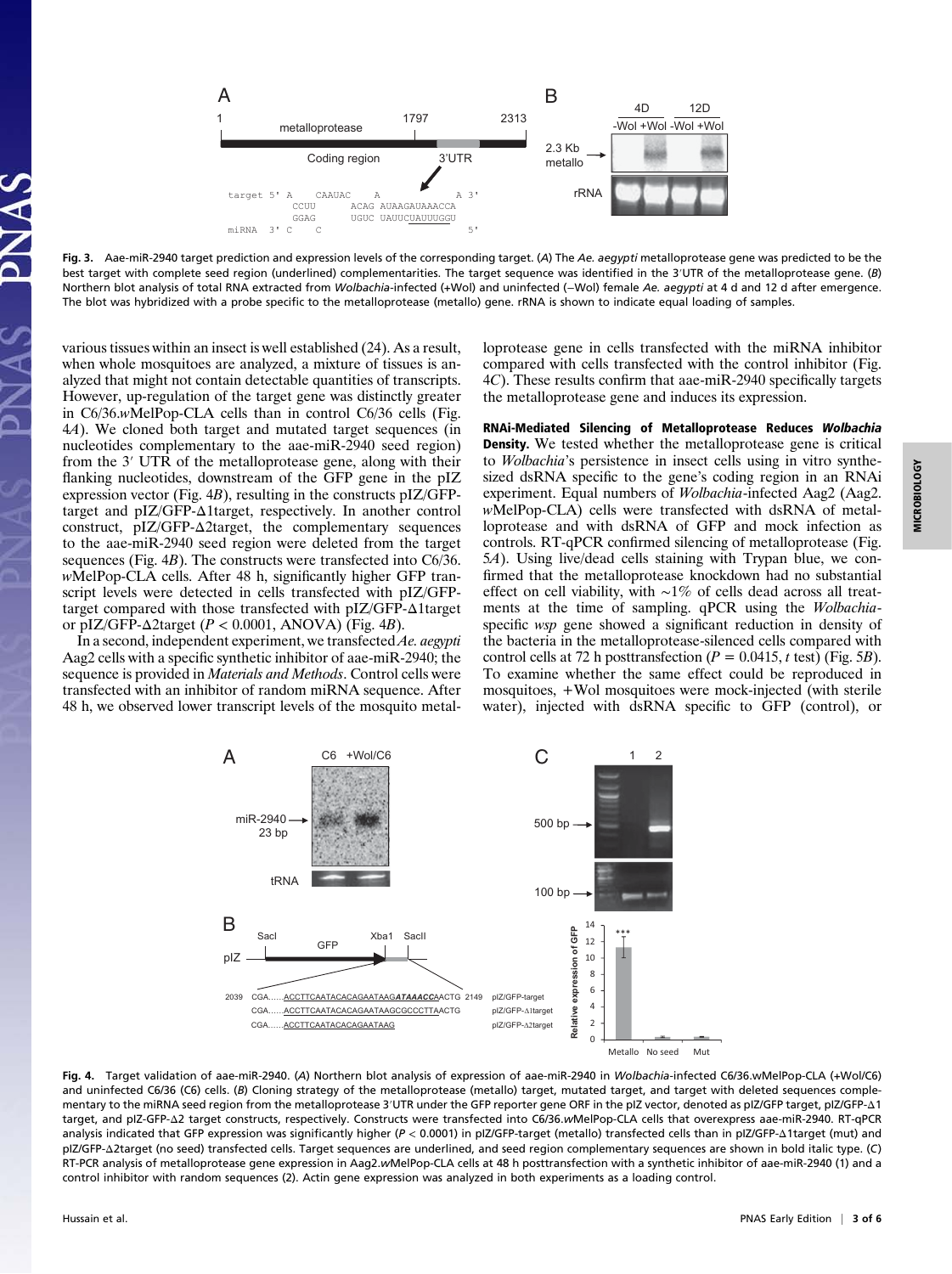

Fig. 5. RNAi-mediated silencing of the metalloprotease gene. (A) RT-qPCR analysis of the metalloprotease gene relative to actin in Aag2.wMelPop-CLA cells 48 h after transfection with mock, GFP, and metalloprotease (metal) dsRNAs. Three biological replicates were analyzed for each transfection. Asterisks indicate a significant difference between transfection with metalloprotease dsRNA and the other treatments ( $P < 0.0001$ ; t test). (B) Differences in the density of Wolbachia in Aag2.wMelPop-CLA cells transfected with the metalloprotease (MP) and GFP dsRNAs examined by qPCR ( $P =$ 0.0415;  $t$  test). (C) Differences in the density of Wolbachia in +Wol adult mosquitoes injected with sterile water, GFP and the metalloprotease (metal) dsRNAs, analyzed using qPCR. Five biological replicates were analyzed per injection type. Asterisks indicate significant difference between mosquitoes injected with metalloprotease dsRNA and the other treatments ( $P < 0.0001$ ; t test). (D) A significant difference in the density of Wolbachia in Aag2. wMelPop-CLA cells transfected with aae-miR-2940 inhibitor versus control inhibitor (random sequence) ( $P < 0.0001$ ; t test), analyzed by qPCR. Three biological replicates were analyzed for each transfection.

injected with dsRNA specific to the metalloprotease gene. Gene knockdown and the density of Wolbachia were analyzed using qPCR. Consistent with cell culture results, Wolbachia density was significantly lower in mosquitoes injected with metalloprotease dsRNA compared with those injected with control dsRNA (GFP) or water ( $P < 0.0001$ , t test) (Fig. 5C). These results suggest that the metalloprotease gene is critical to Wolbachia's maintenance in mosquitoes.

Aae-miR-2940 Is Required for Wolbachia Replication. We tested whether aae-miR-2940 plays a role in Wolbachia replication by transfecting Aag2.wMelPop-CLA cells with a synthetic inhibitor of the miRNA. At 72 h posttransfection, qPCR results using the wsp gene indicated significantly lower Wolbachia density was in cells transfected with the aae-miR-2940–specific inhibitor compared with cells transfected with a control inhibitor of random sequence (Fig. 5*D*;  $t = 4.898$ ; df = 4;  $P = 0.008$ ). These results suggest that the miRNA aae-miR-2940 is critical to communication between Wolbachia and host that allows the bacteria to persist in mosquito cells.

## Discussion

Despite considerable research into the biology of Wolbachia, the mechanisms by which the bacteria manipulate host environments to ensure their own survival have proven elusive. Recently, several cellular miRNAs have been implicated in host–pathogen interactions in animals and plants. Here we have reported differential expression of cellular miRNAs in response to Wolba*chia* infection in the mosquito  $Ae$ . *aegypti*. Functional analysis of one of the induced miRNAs revealed a role in the regulation of cellular proteins that appears to be fundamental to the ability of Wolbachia to colonize and persist in mosquito host cells.

Based on microarray and Northern blot analyses, the expression profiles of several cellular miRNAs were either up-regulated or down-regulated in mosquitoes infected with Wolbachia. This is consistent with previous reports on the differential regulation of host miRNAs in response to bacterial infection in human cells (17, 18). We observed induction of aae-miR-2940, aae-miR-309a-2, aae-miR-2943-1, and aae-miR-970 at 4 d and 12 d after emergence and of aae-miR-308\* and aae-miR-2941-2 at 4 d after emergence in Wolbachia-infected mosquitoes. Based on our target predictions in the Ae. aegypti genome for these miRNAs, we focused on aae-miR-2940 for functional analyses. We found one potential target in the 3′ UTR of an Ae. aegypti gene, metalloprotease 41 ftsh. Transcript levels of the target gene analyzed by Northern hybridization showed significant up-regulation in Wolbachia-infected mosquitoes. We confirmed the interaction of aae-miR-2940 with the  $3'$  UTR target sequence through the use of a synthetic inhibitor of aae-miR-2940 in the Ae. aegypti Aag2 cell line, as well as a GFP-based reporter construct. We found down-regulation in transcript levels of the target gene in Aag2. wMelPop-CLA cells transfected with aae-miR-2940 inhibitor, confirming a functional role of aae-miR-2940 in transcriptional regulation of the metalloprotease gene. We detected a similar induction of GFP transcripts when a GFP-metalloprotease target sequence construct was expressed in C6/36.wMelPop-CLA cells. Interestingly, RNAi-mediated silencing of the metalloprotease gene in both Aag2.wMelPop-CLA cells and +Wol mosquitoes led to a significant decline in Wolbachia density, suggesting a critical role for this protein in the maintenance of the Wolbachia infection in mosquito cells.

In most scenarios, interaction of miRNA with its target leads to the suppression of the target gene by either degradation of the target mRNA or inhibition of translation (25). However, in addition to the aae-miR-2940 reported in this study, there are a few examples in which up-regulation of the target gene has been documented. An miRNA discovered in mouse embryonic stem cells, miR-4661, up-regulates both mRNA and protein expression of its target gene IL-10 in Toll-like receptor–triggered macrophages (26). miR-4661 competitively binds to the 3′ UTR of IL-10 and protects it from degradation by tristetraprolin, an RNA-binding protein that normally mediates rapid degradation of IL-10 mRNA. In another example, involving a pathogen, hepatitis C virus uses a liver-specific miRNA, miR-122, to enhance viral replication (27, 28). miR-122 protects viral RNA from degradation or from inducing innate immune responses to the RNA terminus (29).

Metalloproteases are known to enable temporal control of many cellular processes by regulating the protein stability of specific and critical regulators (30, 31). Although the precise function of the metalloprotease gene in the Wolbachia–insect interaction is unclear, it appears to play a critical role. In the beetle Callosobruchus chinensis, a metalloprotease ftsh gene, presumably transferred from Wolbachia to the insect genome, was expressed at significantly higher levels compared with several other genes investigated in association with Wolbachia infection (32). Thus, metalloproteases may be critical for Wolbachia symbiosis in general. It will be interesting to examine whether the manipulation of these molecules might facilitate horizontal transfer of Wolbachia into naïve hosts, a key objective of applied studies that seek to introduce Wolbachia into anopheline mosquitoes for malaria control.

In conclusion, we have shown that the miRNA profile of the dengue virus vector  $Ae$ . aegypi is altered by the endosymbiont W. *pipientis*. A host miRNA, aae-miR-2940, was found to be upregulated in *Wolbachia*-infected mosquitoes and mosquitoderived cell lines. A target of the miRNA was determined to be the host's metalloprotease 41 ftsh gene, which was up-regulated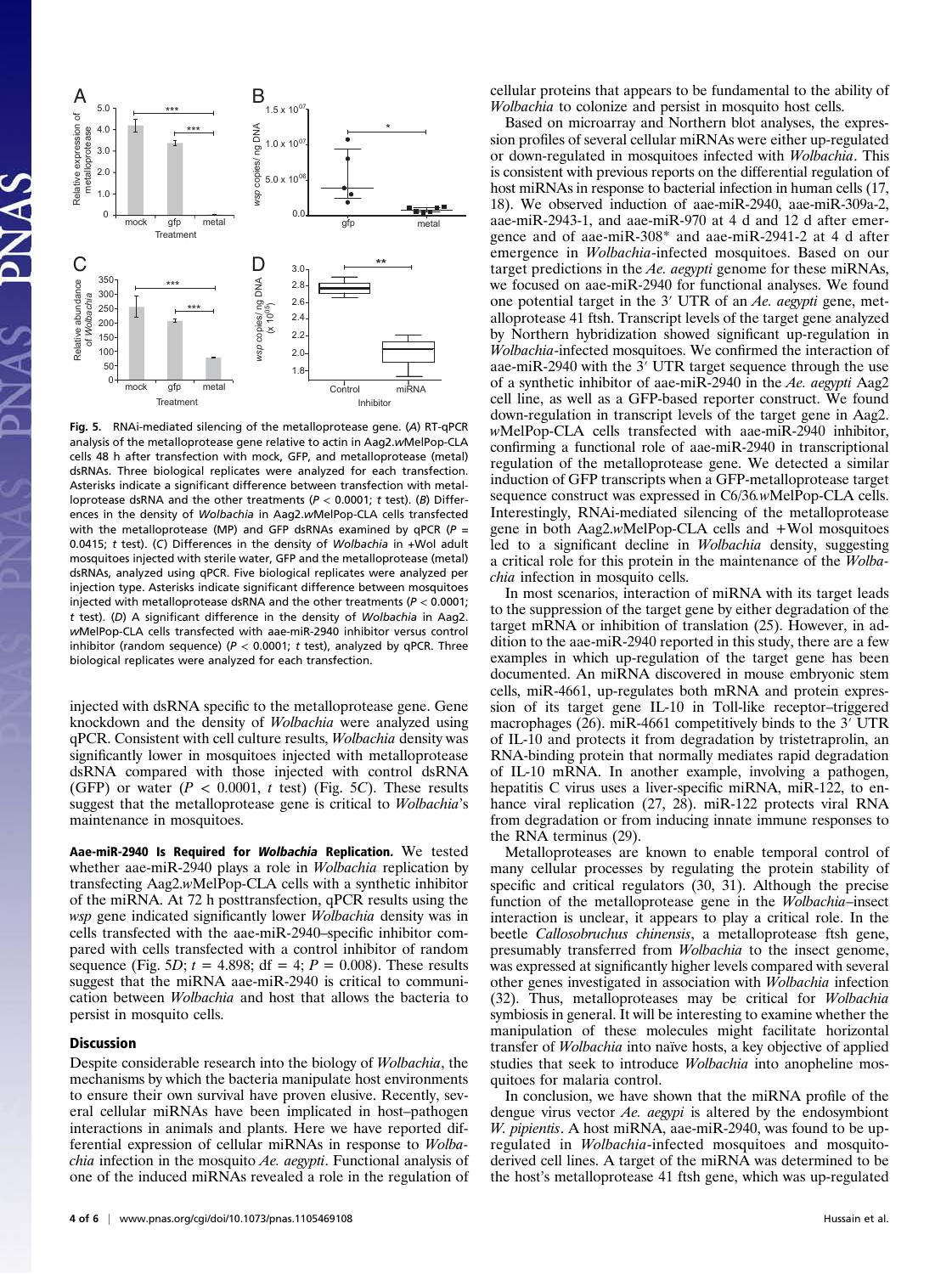**MICROBIOLOGY** MICROBIOLOGY

in Wolbachia infection. Inhibition of the miRNA led to reduced expression levels of the target gene. In addition, silencing of the metalloprotease gene led to significant reductions in Wolbachia density both in vitro and in vivo. This report describes a fundamental role for miRNAs in the manipulation of the host intracellular environment to favor the Wolbachia endosymbiont. Manipulation of host miRNAs also might be responsible for other aspects of the Wolbachia–host interaction, such as various reproductive phenotypes, and thus merits further study.

## Materials and Methods

Mosquitoes and Insect Cells. Ae. aegypti infected with the wMelPop-CLA strain of Wolbachia (+Wol) and a Wolbachia-free, tetracycline-cured line (−Wol) generated previously (7) were used for experiments. Insects were reared at 25 °C with 80% relative humidity and a 12-h light regime. Larvae were maintained with fish food pellets (TetraMin; Tetra) and adults were offered 10% sucrose solution ad libitum. Ae. aegypti Aag2 cells were infected with Wolbachia (denoted by Aag2.wMelPop-CLA) as described for the C6/36.wMelPop-CLA cell line (23). Wolbachia levels were checked after several cell passages postinfection and throughout the experiment using PCR and FISH, as described previously (23). The Aag2.wMelPop-CLA cell line remained stably infected (>80% of cells infected) throughout the course of the experiment. Aag2 and Aag2.wMelPop-CLA cells were maintained in growth media in a 1:1 mixture of Mitsuhashi–Maramorosch and Schneider's insect media (Invitrogen), supplemented with 10% FBS. Ae. albopictus C6/36 and C6/36.wMelPop-CLA cells were grown as described previously (23).

miRNA Microarray Analysis. Total RNA was extracted from female mosquitoes (+Wol and −Wol) at 4 d and 12 d postemergence using TRI Reagent (Molecular Research Centre) and sent to LC Sciences for miRNA microarray analysis. Available insect miRNAs (a total of 386 insect miRNAs; miRBase, release 14.0), in addition to custom miRNA probes from Ae. aegypti (a total of 105 miRNAs) (22) were printed on chips in seven replicates and hybridized with Cy3-labeled small RNAs isolated from mosquitoes. Four samples included small RNAs from 4-d-old and 12-d-old female mosquitoes from the same generation (+Wol and −Wol). In addition, probes were included on each chip to control for quality of chip production, sample labeling, and assay conditions. Data were analyzed using ANOVA and t tests. Normalization of expression was performed using a cyclic LOWESS method (33).

Northern Blot Hybridizations. Small RNA was isolated from total RNA extracted from mosquitoes as above using the PureLink miRNA isolation kit (Invitrogen). Small (20 μg) RNA samples were run on 15% urea denaturing polyacrylamide gels, electroblotted to nylon membranes by a semidried Western blotting apparatus (Bio-Rad), and UV cross-linked. DNA oligonucleotides (21 mer) with reverse complementarity to specific miRNA sequences were labeled with  $[\alpha^{-32}P]$ dCTP using terminal nucleotide transferase. All probe hybridizations and washes were done at 50 °C. Blots were exposed to a phosphorimager screen overnight, and radioactive signals were detected using a phosphorimager scanner. In cases when a blot was used multiple times, the probe was removed by washing blots with boiling 0.1% SDS twice for 30 min each time. Stripping of the probe was confirmed by scanning the blots as described above. Transcripts of target and nontarget genes were detected by Northern blot analyses of total RNA (10 μg) run on 1.2% agarose formaldehyde gels.

miRNA Target Studies. NCBI BLAST, RNAHybrid, and RNA22 software (IBM) were used to find potential targets of aae-miR-2940 in the Ae. aegypti genome. Expression profiles of target genes were confirmed by Northern blot analyses with gene-specific probes. A 111-bp fragment from the metalloprotease 3′UTR (2039–2149; XM\_001660643) containing the target sequences and a mutated construct with the complementary sequences to the aae-miR-2940 seed region mutated were cloned into pIZ/V5-His vector (Invitrogen) downstream of GFP using XbaI and SacII restriction sites, resulting in pIZ/GFP-target and pIZ/GFP-Δ1target constructs (Fig. 4B). In another control construct, the complementary sequences to the aae-miR-2940 seed region were removed (pIZ/GFP-Δ2target). Aae-miR-2940 and control inhibitors were synthesized by Genepharma and used in transfection studies at a concentration of 100 μM/mL. Gene expression was analyzed at 72 h after

1. Hilgenboecker K, Hammerstein P, Schlattmann P, Telschow A, Werren JH (2008) How many species are infected with Wolbachia?—A statistical analysis of current data. FEMS Microbiol Lett 218:215–220.

transfection by RT-PCR and Northern blot analysis. Expression levels of the GFP gene were analyzed by RT-qPCR using three biological replicates, each with three technical replicates.

RNAi-Mediated Gene Silencing and qPCR of Wolbachia Density. For RNAi-based experiments, dsRNA was synthesized in vitro using the Megascript transcription kit (Ambion). The T7 promoter sequence (5′-TAATACGACTCACTA-TAGGG-3′) was incorporated in both forward and reverse primers designed to amplify 500 bp of Ae. aegypti metalloprotease (forward: 5′-CCCGGAC-CAAGTCCTAGTA-3′; reverse: 5′-CAACTCTTTCGGCACGTAA-3′) and the jellyfish GFP genes. For dsRNA synthesis, 1 μg of PCR product was incubated for 4 h at 37 °C, DNase-treated, and precipitated by the lithium chloride method following the manufacturer's instructions (Ambion). A total of 2 μg of dsRNA was used for transfection of Aag2.wMelPop-CLA cells. The cells were transfected again with the same reagents at 48 h after the first transfection. At 24 h after the second transfection, cells were collected for genomic DNA isolation. Gene silencing was confirmed by RT-qPCR using specific primers to the metalloprotease gene. Three biological replicates with three technical replicates were analyzed. Live/dead cell staining with Trypan blue was performed to confirm that silencing of the metalloprotease gene had no effect on cell viability. After staining, cells were counted with a hemocytometer. Cells were randomly sampled from three replicates of each transfection, and two independent hemocytometer counts were performed for each replicate. GFP and metalloprotease RNAi experiments in cells (Fig. 5B) were represented by five and six biological replicates, respectively. For qPCR (see below), each biological sample had two technical replicates. Control inhibitor and miRNA inhibitor experiments (Fig. 5D) had three biological replicates each, with two technical replicates per biological sample.

Wolbachia density was determined in total cell genomic DNA by qPCR with primers targeting the wsp gene (34). The reaction consisted of 2 μL of diluted DNA (10 ng), 5 μL of Platinum Sybr Green mix (Invitrogen), and 1 μM of each primer (forward: 5′-ATCTTTTATAGCTGGTGGTGGT-3′; reverse: 5′- GGAGTGATAGGCATATCTTCAAT-3′), in 10 μL total volume. Reactions were performed in duplicate in a Rotor-Gene thermal cycler (QIAGEN) under the following conditions: 50 °C for 2 min; 95 °C for 2 min; and 45 cycles of 95 °C for 5 s, 60 °C for 5 s, and 72 °C for 10 s, followed by the melting curve (68 °C to 95 °C). Melting curves for each sample were analyzed after each run to check the specificity of amplification. A standard curve was generated for the Wolbachia wsp as described previously (8). The standard was diluted to known concentrations and run in parallel with the samples to determine the absolute number of wsp gene copies in each DNA sample, as described previously (8). Gene copy numbers were calculated using the Rotor-Gene software, and t tests were used to test for statistically significant differences in means between groups.

To knock down the metalloprotease gene in +Wol mosquitoes, 500 ng dsRNA (metalloprotease) in 69 μL of sterile water was injected in the thorax of CO<sub>2</sub>-anesthetized mosquitoes at 4 d after emergence. Control mosquitoes were injected with either sterile water or 500 ng of dsRNA GFP, also in 69 μL of liquid. All mosquitoes were collected at 3 d after injection. The relative ratio of Wolbachia copies to mosquito genomic DNA was determined by qPCR using the wsp gene and the mosquito gene RpS17 with primers as described previously (8). Five biological replicates per treatment were analyzed, and qPCR reactions were performed in triplicate with cycling conditions detailed above. The t test was used to compare differences in means between different treatments.

Inhibition of aae-miR-2940 in Wolbachia-Infected Cells. An inhibitor for aaemiR-2940 (5′-GCCUCGACAGAUAAGAUAAACCA-3′) and a control inhibitor (a random sequence; 5′-UCUACUCUUUCUAGGAGGUUGUGA-3′) were synthesized by Genepharma. Here 100 ng of the aae-miR-2940 inhibitor or the control inhibitor was transfected into 10<sup>6</sup> Aag2.wMelPop-CLA cells using Cellfectin transfection reagent (Invitrogen). Cells were collected at 72 h after transfections, and total DNA was extracted. qPCR analyses were performed as above.

ACKNOWLEDGMENTS. This project was funded by a grant from the Australian Research Council (DP110102112, to S.A.) and a grant from the Foundation for the National Institutes of Health through the Grand Challenges in Global Health Initiative of the Bill and Melinda Gates Foundation and the National Health and Medical Research Council (to S.L.O.).

2. Jeyaprakash A, Hoy MA (2000) Long PCR improves Wolbachia DNA amplification: wsp sequences found in 76% of sixty-three arthropod species. Insect Mol Biol 9: 393–405.